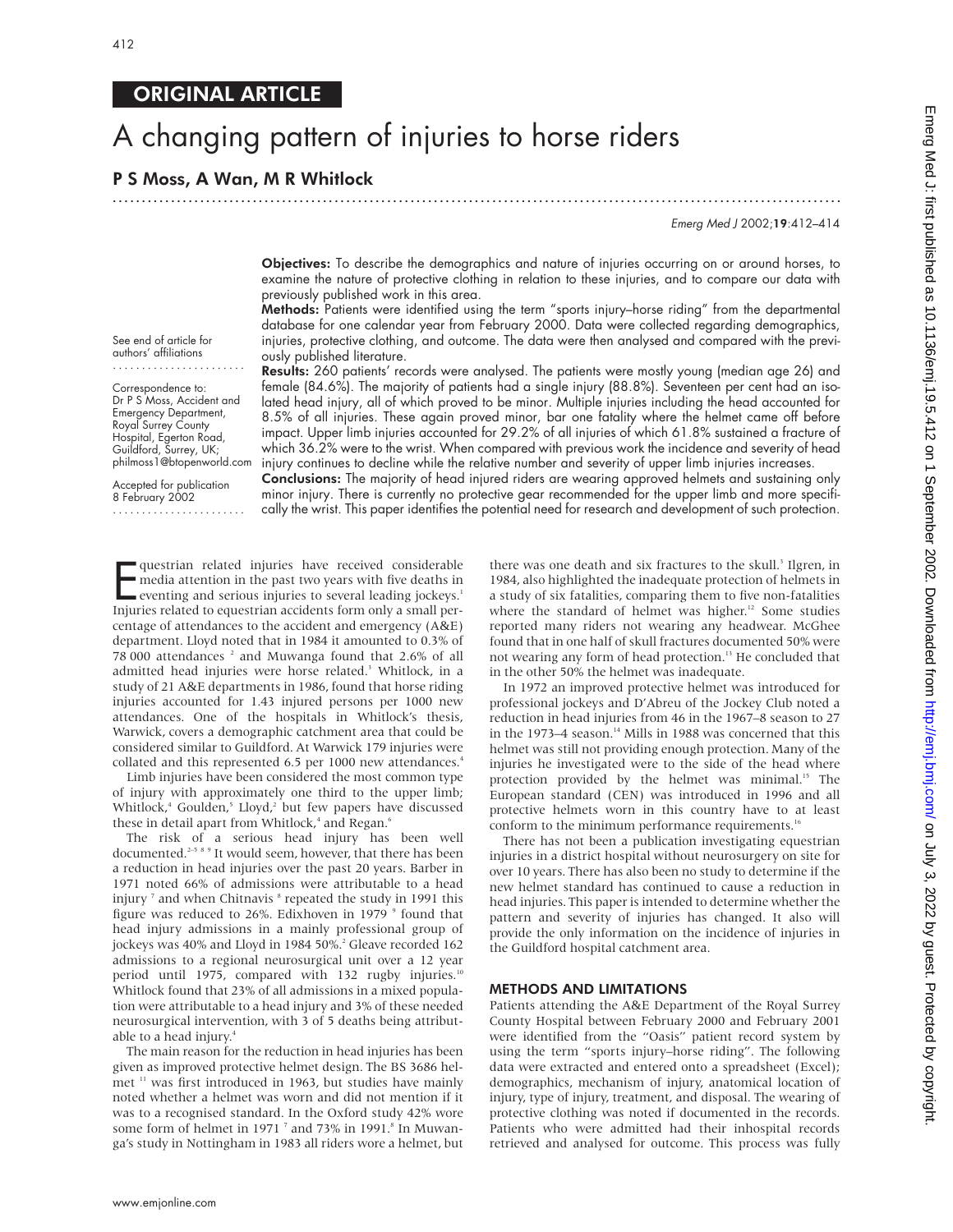

anonymised. Ethical approval was granted by the Royal Surrey County Hospital Trust Ethics Committee.

It should be recognised that this is a retrospective study, but the relative large numbers and the manner in which the information was collected suggest that the data are accurate.

### RESULTS

The total number of new attenders in the A&E department during the study period was 46 517. There were 2653 (5%) with a sport related injury and of these 276 (10.4%) had a riding related injury. This represents a risk of 5.9 patients per 1000 new attendances. There was one fatality.

It was only possible to analyse 260 records. The majority were women; 220 (84.6%). The majority of patients were aged between 10 and 35 years (66.3%). The median age was 26 with a range of 1 to 65 (see fig 1). There were more injuries in the spring and summer; 75 and 89 respectively.

In 205 patents (78.8%) the mechanism of injury was a fall, the mechanism in the remainder being kicks 29 (11.1%), bites 2 (0.8%), being trodden on 14 (5.4%), and injury while leading the horse 8 (3.1%). Figure 2 shows the anatomical distribution of injuries.

Isolated head injuries constituted 45 (17.3%) of the patients. Thirteen of these (28.9%) had a simple contusion/ abrasion, 24 (53.3%) had a cerebral injury, four (8.9%) had a

laceration, two (4.4%) sustained a fracture (facial fractures requiring admission), and a further two (4.4%) had multiple injuries to the head. Of those with a cerebral injury, five (20.8%) were admitted. None of these patients required neurosurgical intervention. Helmets were worn by 36 (80%), who all fell from the horse, whereas the nine without helmets were not actually riding when injured.

Twenty nine (11.2%) of patients presented with more than one injury. Of these only three were admitted, one having a thoracic spine fracture (with no neurological sequelae), one having head and facial injuries requiring imaging and observation, and one who sustained a traumatic subdural haematoma as well as pulmonary contusion (this patient was the only fatality in our series). The helmet this rider was wearing came off before impact. A total of four patients were sent to the fracture clinic, two with upper limb and two with lower limb injuries. Twenty two of the 29 patients had sustained a head injury as part of their clinical picture (all 29 were wearing a helmet).

There were only eight (3.1%) patients with isolated neck injuries and one half of these required a radiograph. There were no fractures and no neurological sequelae. All were discharged home from the department.

There were 28 (10.8%) patients with thoracolumbar (including chest) injuries. Twenty four (85.7%) patients suffered contusions, three had fractures, and one had a